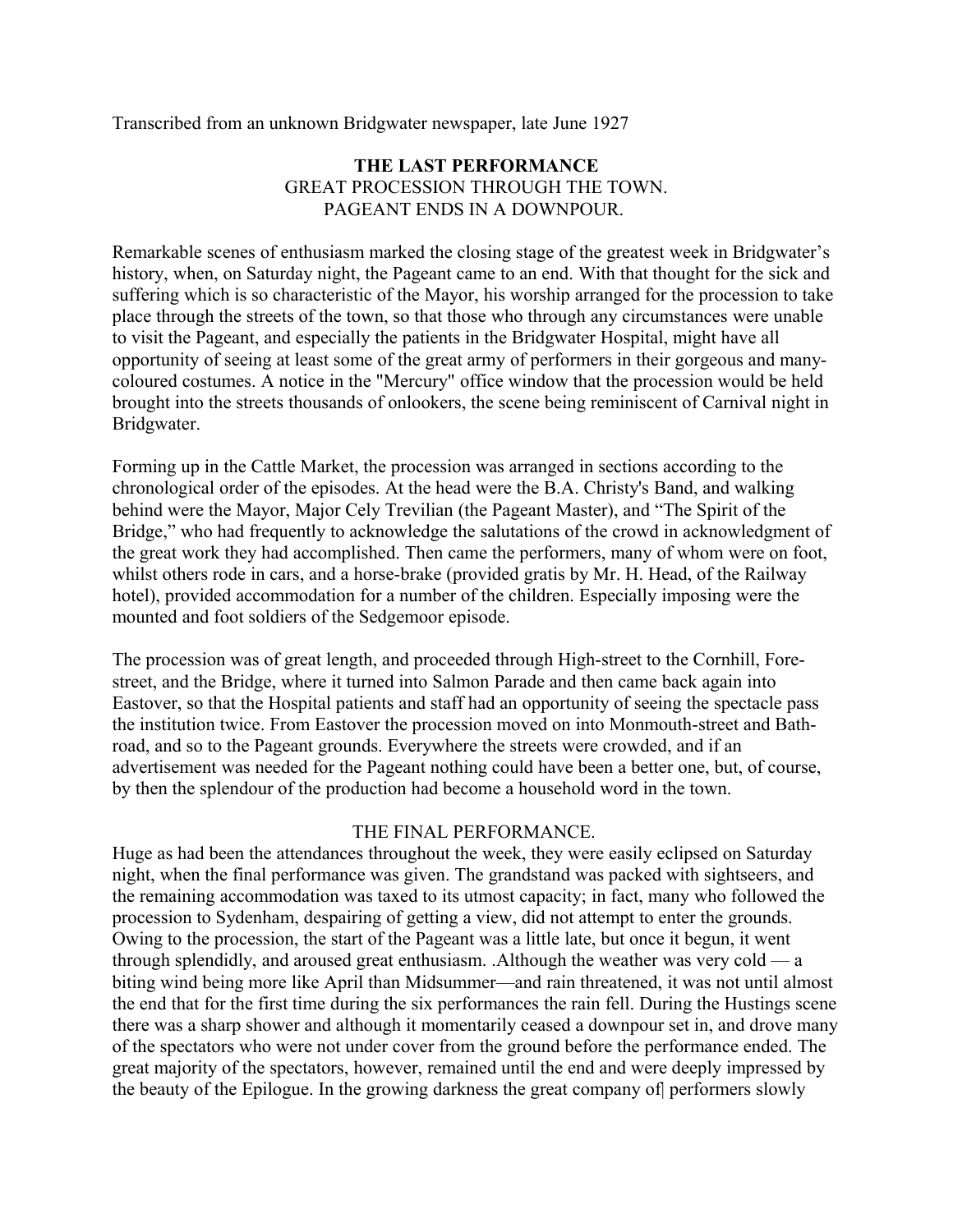marched off singing the hymn, "O God, our help in ages past," with the electric cross shining out in the gloom. It was a thrilling scene, and many of the audience were moved to tears. After the spectators had dispersed the performers assembled in the grandstand, where a series of presentations took place

# ENTHUSIASM OF THE PAGEANT MASTER

"We have come to the end of a very extraordinary and happy week", said the Mayor, addressing the company, and he wished to express grateful thanks to all who had worked so hard in connection with the pageant, he was grateful to everybody for the enthusiasm and wonderful spirit of cooperation shown throughout the whole of the Pageant, and for the wonderful help they had given. Every man, woman, and child taking part in the Pageant were the better for doing so, and the whole tone of the Pageant had been uplifting in the highest sense of the word. (Cheers.) The performers, added the Mayor, wanted to express their appreciation to one or two who had been so absolutely wonderful in their co-operation and help. (Cheers.) The first they would like to thank was their Pageant Master. (Loud and prolonged cheering and the singing of "For he's a jolly good fellow.". The performers thought they would like to present Major Trevilian with a record of themselves, and they wanted him to accept an enlarged photograph of the whole of the Pageant performers, with the coat of arms inserted in silver, a specially prepared copy of the Pageant handbook, embossed in leather, with the coat of arms of Bridgwater, and a Jacobean oak-cased Westminster chime clock, with the insertion in the oak of a reproduction of the borough arms in gold. (Cheers.) They hoped the chimes would always peal forth to Major Trevilian a message of love and goodwill from the Pageant people of Bridgwater (loud cheers.)

The Mayor went on to make reference to "The Spirit of the Bridge" (cheers) — and said her efforts had been appreciated not only by the. performers, but by the audiences, and they were exceedingly grateful to her, for her very valuable contribution. (Cheers.) The performers wished her to accept a gold and turquoise necklace. (cheers.) Another to whom their special thanks were due was Mr. Morgan, the hon. business manager, for the enormous amount of work he had put into the Pageant. (Cheers.) They wished to present him with a silver cigarette case, engraved with his initials, and to him and Miss Soole, also a copy of the handbook similar to that to be presented to Major Trevilaian. (Cheers). The gifts, added the Mayor, would be handed to the recipients by the oldest performer (Mr. Francis Parr) and the youngest performer (Master Michael Milton). The clock was supplied by Mr. Huggins, St. Mary Street.

Major Trevilian, who was greeted with great enthusiasm, first made acknowledgment, and said the week had been a most wonderful one and he hoped they had all enjoyed it as much as he had. He thanked them from the bottom of his heart for the gifts, but he wanted them to realise that he was absolutely nothing except a link which joined them all together. Work had been done by literally hundreds of people, and he would specially mention Mr. Page and Mr. Dilks —(cheers) —for the material they had dug out for historical episodes.

Then there were the performers, added Major Trevilian, who had stuck it out under tremendously difficult circumstances very often, and then there was the Mayor—(cheers)— who was the inspiration of the Pageant; (loud cheers.) His had been the spirit that had inspired everybody, but beyond all there had been the performers themselves. The spirit they had put into their work was most extraordinary. He would now make a confession to them. When he first came on the scene,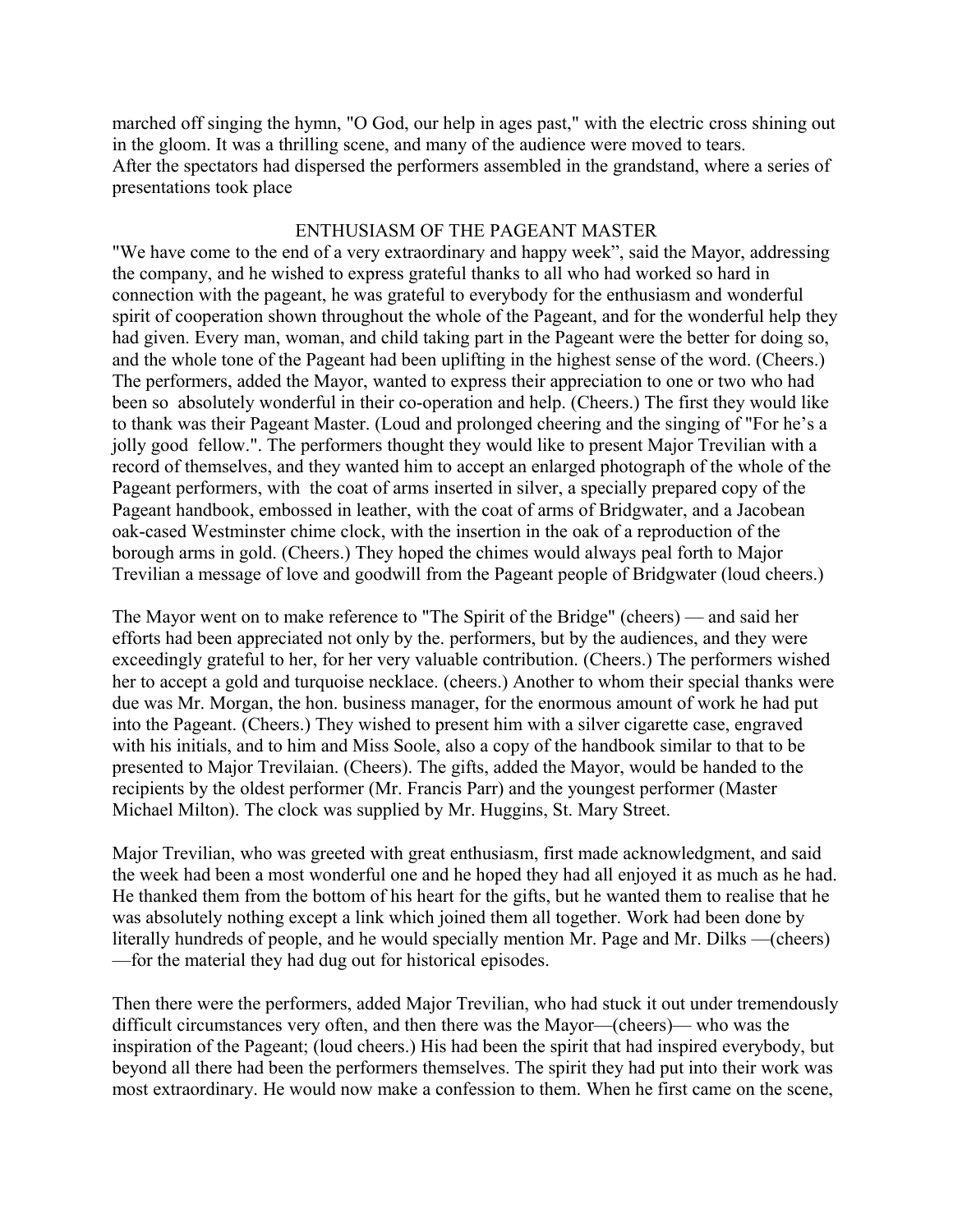he thought they were the sickest lot he had ever seen - (loud laughter and a voice, "But we have stuck it")—but they changed all that, and had pulled the thing through because they had had the right spirit and the spirit of getting together,

There was one great lesson which had been underlying the Pageant, said Major Trevilian, and that was a love for England. If there was one thing greater than any thing in this world it was England – (cheers) – and if they had struck some blow for England against wrong and for right, then they ought to be thankful for the privilege given to them. (Cheers.)

"God bless you all," said Major Trevilian in conclusion, "and I hope we shall all be friends as long as our lives last. (Loud cheers)

### "ENJOYED EVERY MOMENT."

Miss Nora Soole, "The Spirit of the Bridge", was loudly cheered when she proceeded to acknowledge the gifts, and to express her heartfelt thanks for them. All she could say was that it had been a pleasure to her to come there, and that she much appreciated the honour of being invited to take part in that Pageant, and to represent the town of Bridgwater. (Cheers.) She thanked everybody for their great kindness to her, with the result that she had enjoyed every single moment of the Pageant. (Cheers.)

Rousing cheers were given for the Mayor and Mayoress, and there were calls for Mr.Sturdy, the Mayor remarking that they were grateful to Mr. Sturdy for his kindness.

Mr. Sturdy made a few remarks, and said he liked Bridgwater, and the old house in which he had come to live. He had grown to love the place, and he had always wanted to see people of the past in the grounds. The performers had shown them to him, and he was deeply grateful. (Cheers.)

### AN IMPRESSIVE ENDING.

The .Mayor recalled the Pageant service on the previous Sunday, and the wonderful atmosphere it had created throughout Pageant week, and in order that they might end the week on the same note with which they started it he asked the Vicar to pronounce the Benediction as a fitting conclusion to the Pageant proceedings

Amid silence, and in the darkness, the Vicar of Bridgwater (Rev. Seymour Berry) impressively pronounced the Benediction, the performers standing with bowed and uncovered heads. They afterwards noiselessly took their departure from the grounds.

### SOME OF THE HELPERS.

The scenery, stands, and arena were designed by Mr. Francis Parr, the costumes were designed by Mrs. Millican. Mrs. Wallis, Mrs. Guppy, Miss Ethel Harris, and the Art and Technical School, and were made by the Ladies' Dress Committee and other helpers, the principals' costumes and wigs were by Messrs. Clarkson (London), the electric cross was by Mr. F. A. Pine, the grandstand and other structures were by Messrs. Bryer and Co., Ltd., and the scene structure and many of the stage properties were by Messrs. H. F. Tottle and Son. The car parking arrangements were under the care of the borough engineer (Mr. H. P. Bishop), assisted by the patrols of the R.A.C. The latter, together with the county and borough police, also controlled the